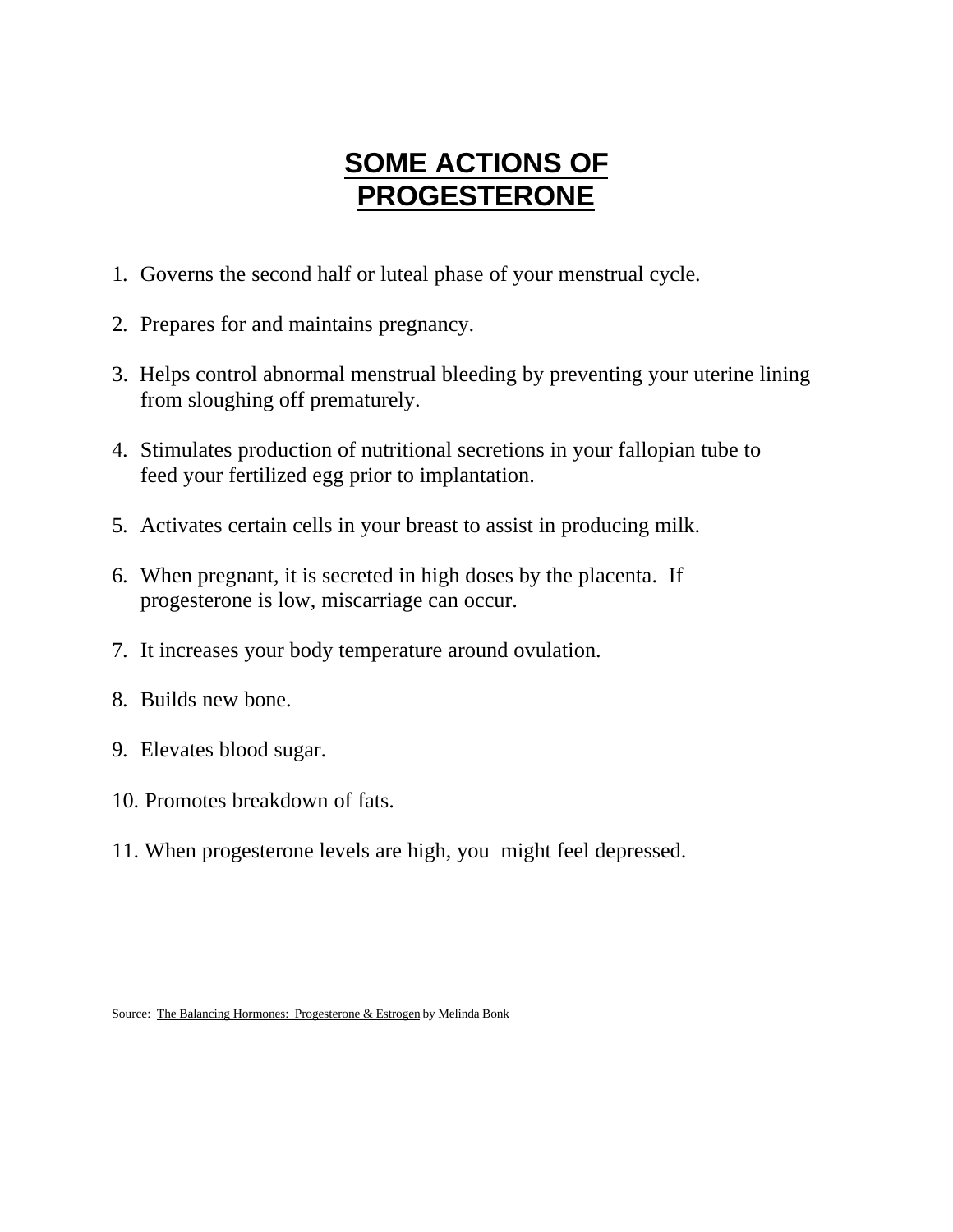## **SOME ACTIONS OF ESTROGEN**

- 1. During the first half of your cycle it rebuilds the lining of your womb.
- 2. It stimulates the production of special mucus by your cervix to assist sperm in fertilizing your egg.
- 3. Is responsible for breast development.
- 4. Enhances HDL ("good") cholesterol levels.
- 5. Retards bone loss.
- 6. Excessively high estrogen levels may contribute to fibrocystic breast disease, endometriosis, PMS mood swings, infertility and painful cramping periods.
- 7. Lowers blood sugar.
- 8. Promotes fat production.
- 9. Creates anxiety, when too high.

Source: The Balancing Hormones: Progesterone & Estrogen by Melinda Bonk